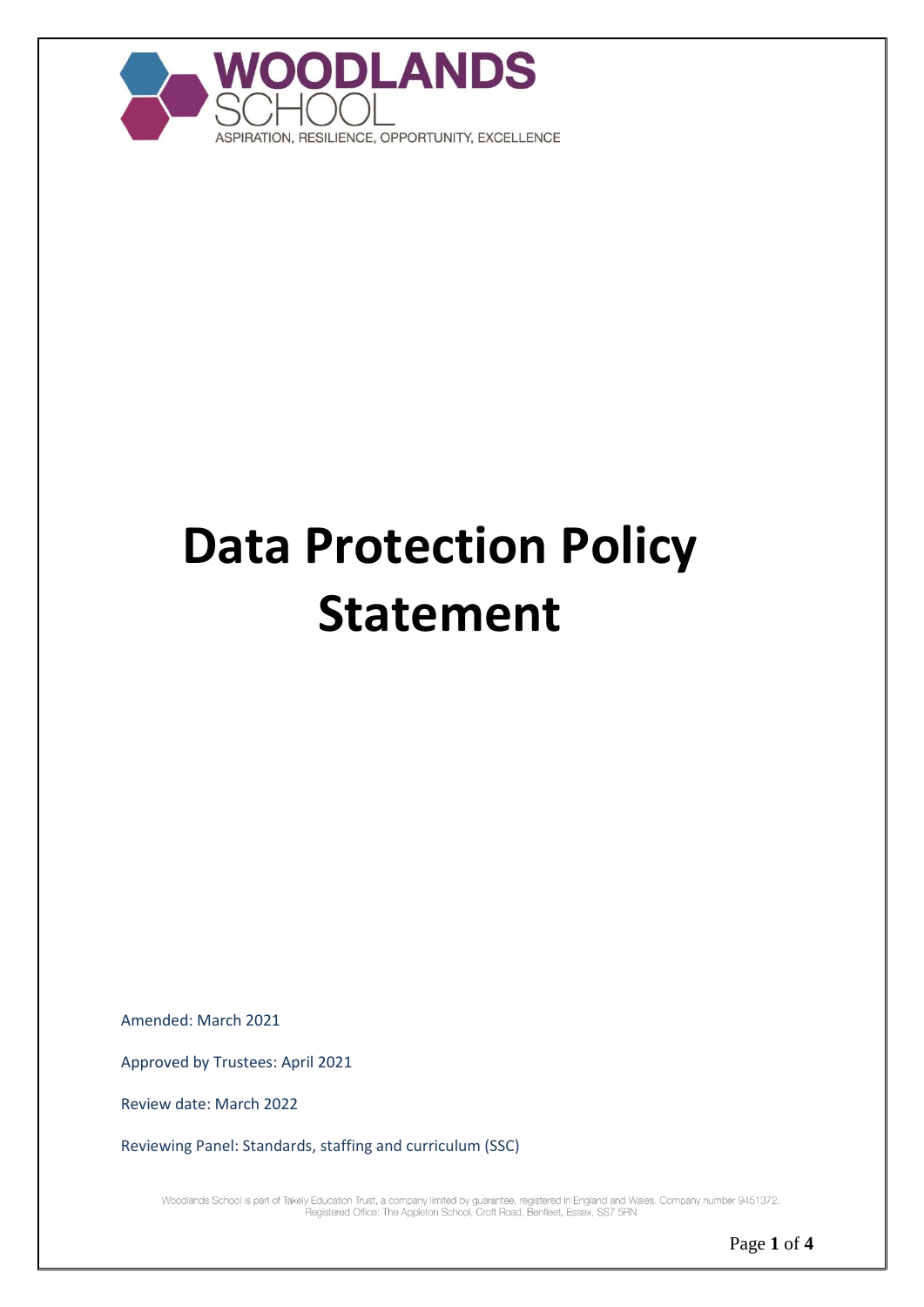#### **Data protection policy statement**

This policy sets out how we will protect personal data, special category data and criminal convictions personal data.

It meets the requirement at paragraph 1 of Schedule 1 to the Data Protection Act 2018 that an appropriate policy document be in place where the processing of special category personal data is necessary for the purposes of performing or exercising obligations or rights which are imposed or conferred by law on the controller or the data subject in connection with employment, social security or social protection.

It also meets the requirement at paragraph 5 of Schedule 1 to the Data Protection Act 2018 that an appropriate policy document be in place where the processing of special category personal data is necessary for reasons of substantial public interest. The specific conditions under which data may be processed for reasons of substantial public interest are set out at paragraphs 6 to 28 of Schedule 1 to the Data Protection Act 2018.

# **Principle 1**

Personal data shall be processed lawfully, fairly and in a transparent manner in relation to individuals.

We ensure that processing is fair by providing detailed privacy notices to individuals whose personal data is being processed. All individuals are advised of their right to contact the Data Protection Officer with any queries regarding the processing of their personal data. We will only process personal data fairly, and will not mislead individuals about how their data may be used.

## **Principle 2**

Personal data shall be collected for specified, explicit and legitimate purposes and not further processed in a manner that is incompatible with those purposes; further processing for archiving purposes in the public interest, scientific or historical research purposes or statistical purposes shall not be considered to be incompatible with the initial purposes.

We meet this obligation by explaining through our privacy notices which legal basis we are relying on when processing personal data. We will only use the data for the purposes for which it was collected unless we advise individuals, prior to any additional use, of our intentions and the rights they have in relation to any further use.

# **Principle 3**

Personal data shall be adequate, relevant and limited to what is necessary in relation to the purposes for which they are processed.

We meet this obligation by only collecting what is required for a particular purpose, and ensuring that we have sufficient relevant information for that purpose.

#### **Principle 4**

Personal data shall be accurate and, where necessary, kept up to date; every reasonable step must be taken to ensure that personal data that are inaccurate, having regard to the purposes for which they are processed, are erased or rectified without delay.

We meet this obligation by ensure that personal data is accurate, and kept up to date where necessary. We will take particular care to do this where our use of the personal data has a significant impact on individuals.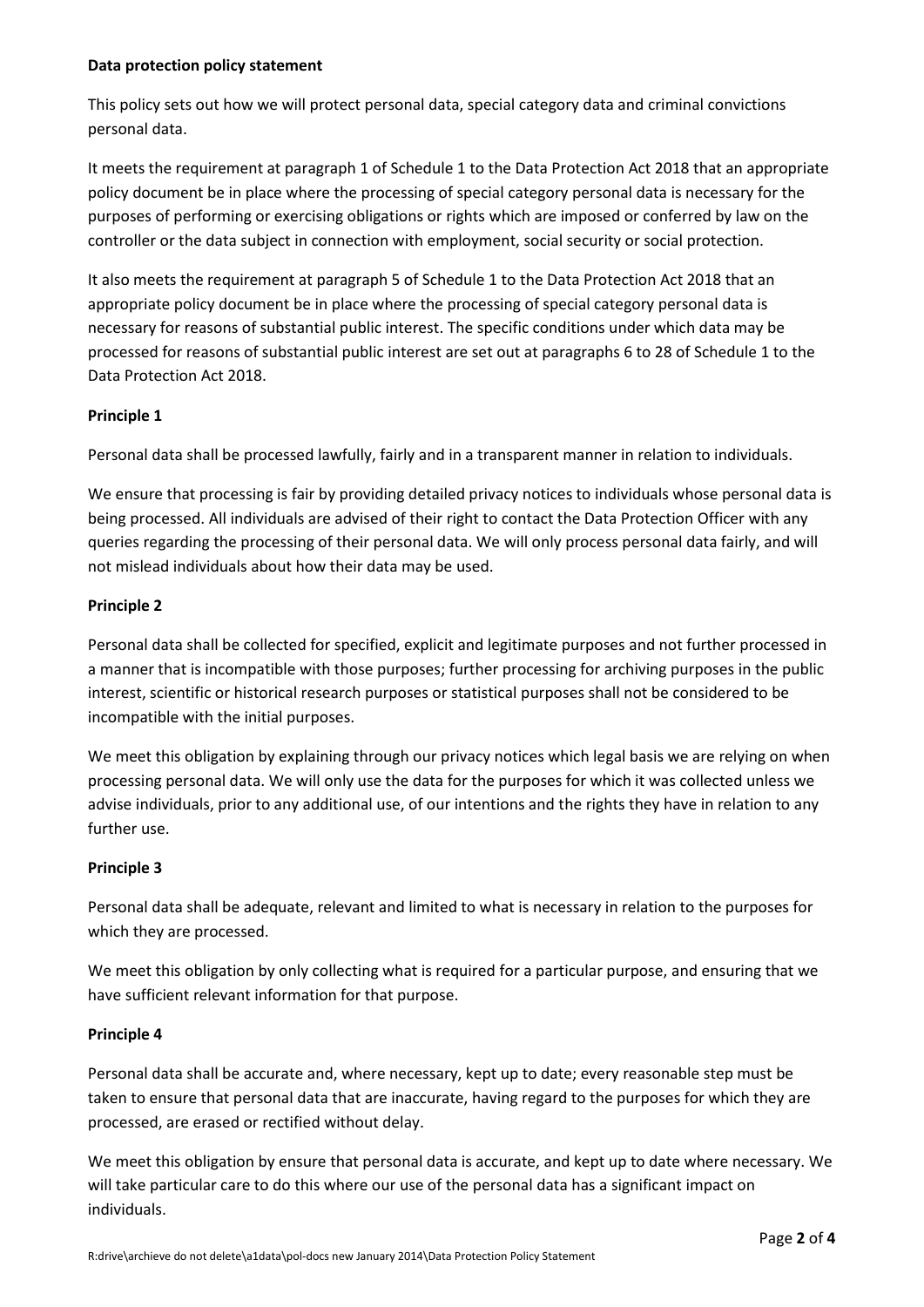## **Principle 5**

Personal data shall be kept in a form which permits identification of data subjects for no longer than is necessary for the purposes for which the personal data are processed; personal data may be stored for longer periods insofar as the personal data will be processed solely for archiving purposes in the public interest, scientific or historical research purposes or statistical purposes subject to implementation of the appropriate technical and organisational measures required by the GDPR in order to safeguard the rights and freedoms of individuals.

We meet this obligation by ensuring that personal data is managed in line with our retention schedule, and either deleted or completely anonymised when it is no longer necessary for us to use it. The period for which we retain personal data is explained in each privacy notice relevant to that service.

#### **Principle 6**

Personal data shall be processed in a manner that ensures appropriate security of the personal data, including protection against unauthorised or unlawful processing and against accidental loss, destruction or damage, using appropriate technical or organisational measures.

We meet this obligation by ensuring that our technical and organisational controls. Our organisational controls include:

- Appropriate roles and responsibilities including a Data Protection Officer
- Robust policies and procedures which are regularly reviewed
- Regularly training our staff in their data protection responsibilities
- Ensuring our processing activities are transparent and secure, including
	- o Records of Processing Activities
	- o Data Protection Impact Assessments
- Contractual Controls to govern the use of personal data by our suppliers
- Physical security controls including
	- o Restricted access to physical storage of sensitive personal data
	- o Visitor management
- Security breach management

Our Technical Controls include:

- Firewalls, anti-malware and patching
- Disaster Recovery and Business Continuity arrangements
- Role based access controls to personal data
- Password management
- Sending email securely